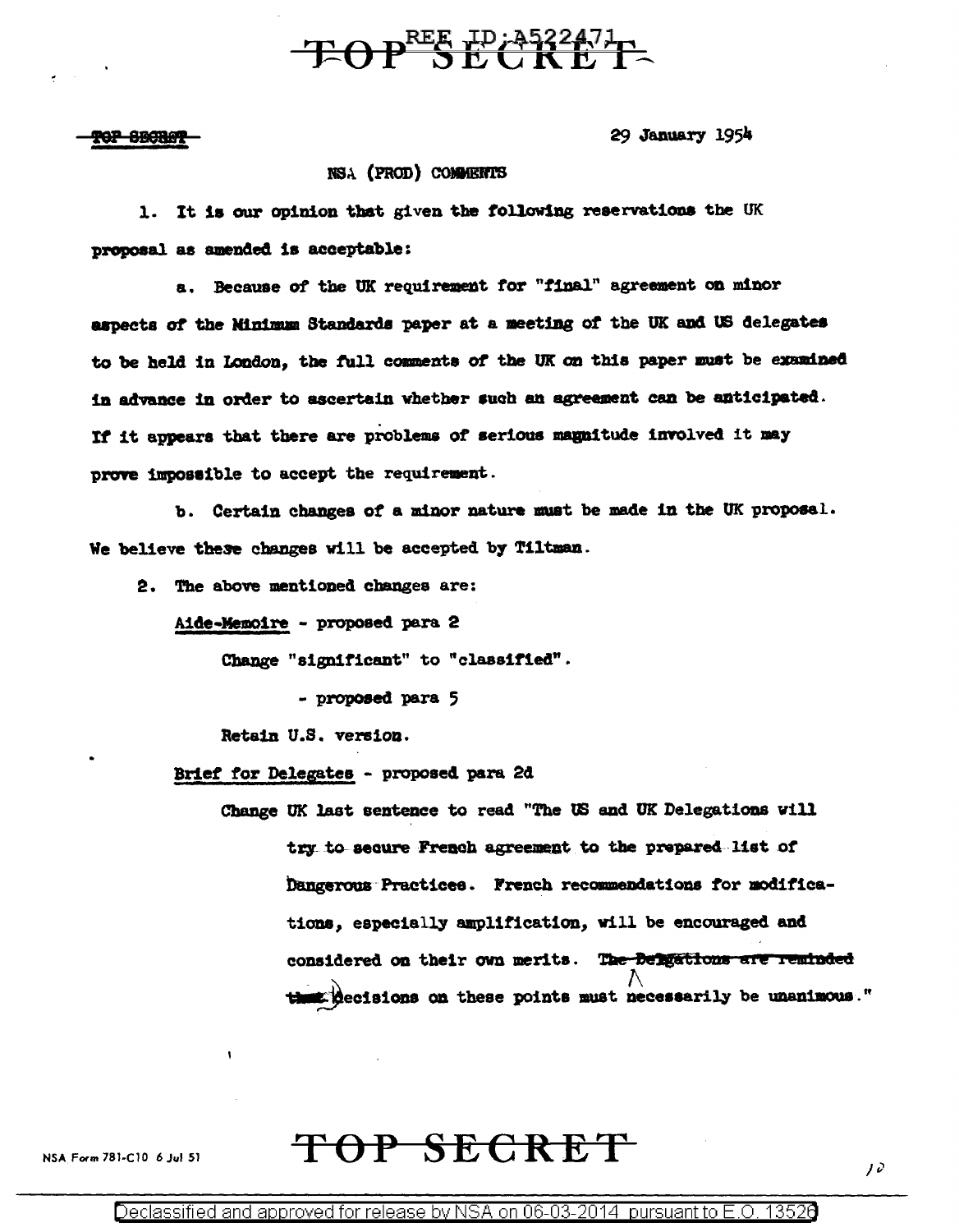## D REFLIP?AQ27471

- proposed deletion of subparas (e) through (h) This is acceptable with the inclusion of the proposed new para  $(f)$  submitted by Tiltman.

- proposed nev para (e)

Delete second sentence.

- proposed new para  $(f)$ 

In the fist sentence change "delegates" to "delegations". In the second sentence move clause "the final text-~-----London" to follow immediately after the words "suitable version".

In the third sentence, strike all after "probability" and replace

|  |  | - proposed amendment to para $3(a)(e)$ |  |  |  |
|--|--|----------------------------------------|--|--|--|
|--|--|----------------------------------------|--|--|--|

Perfectly acceptable.

- proposed para  $4(b)$ 

Propose following version: "If the French ask pointblank questions about national cipher systems of the US or UK, a frank answer should, wherever permissible, be given. If the reply to such a question should involve revelation of matter not approved by the US and UK for

PL 86-36/50 USC 3605

EO  $3.3(h)$  (2)

release, the answer should simply be that each country (UK and US) has a national security policy which prohibits revelation of such information except as explicitly approved."

TOP, SECRET